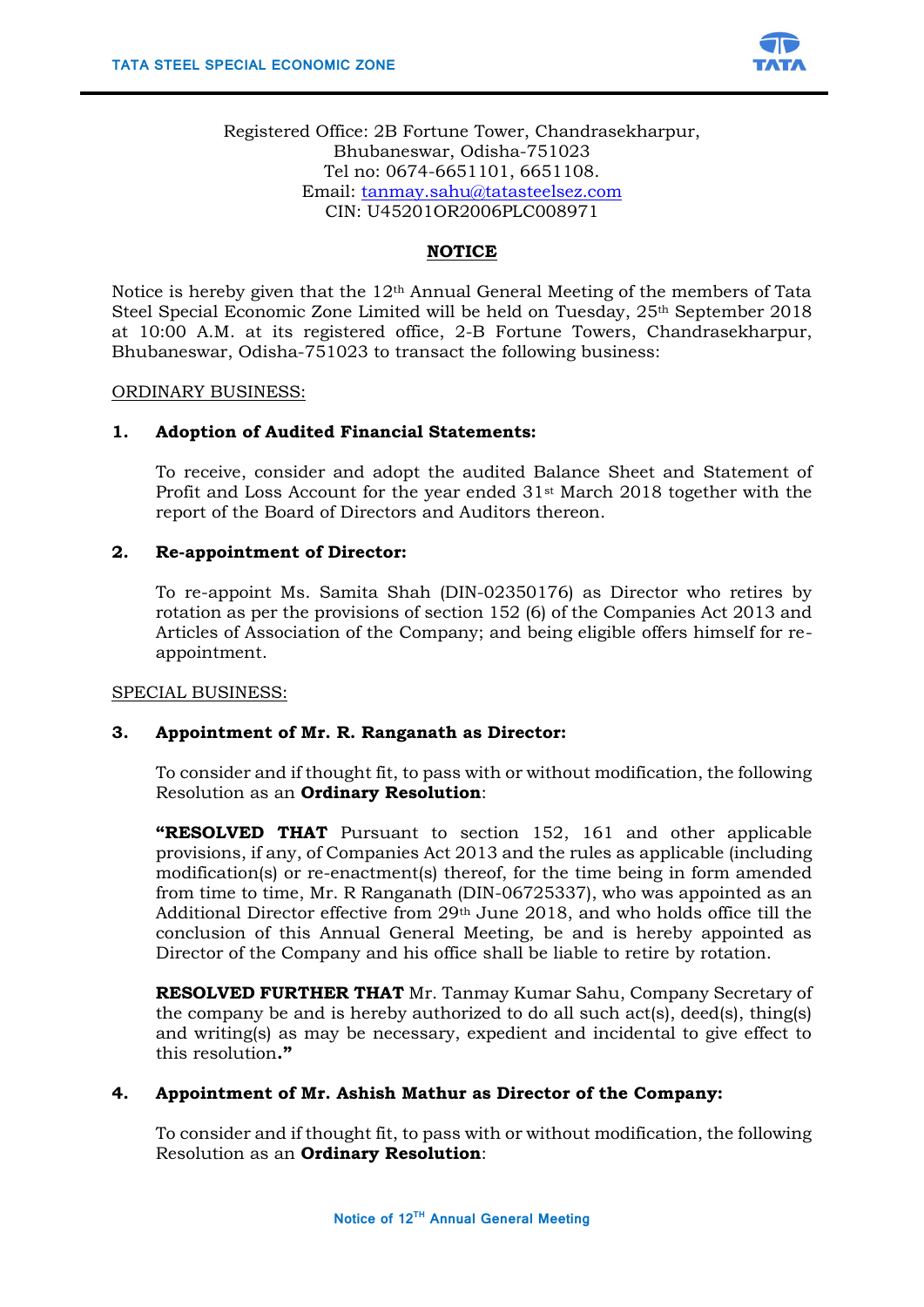

**"RESOLVED THAT** Pursuant to section 152, 161 and other applicable provisions, if any, of Companies Act 2013 and the rules as applicable (including modification(s) or re-enactment(s) thereof, for the time being in form amended from time to time, Mr. Ashish Mathur (DIN-03508443), who was appointed as an Additional Director effective from 1st August 2018, and who holds office till the conclusion of this Annual General Meeting, be and is hereby appointed as Director of the Company and his office shall be liable to retire by rotation.

**RESOLVED FURTHER THAT** Mr. Tanmay Kumar Sahu, Company Secretary of the company be and is hereby authorized to do all such act(s), deed(s), thing(s) and writing(s) as may be necessary, expedient and incidental to give effect to this resolution**."**

### **5. Appointment of Mr. Ashish Mathur as Managing Director of the Company:**

To consider and if thought fit, to pass with or without modification, the following Resolution as a **Special Resolution**:

**"RESOLVED THAT** pursuant to the provisions of section 196,197,198, 203 read with Rules XIII and schedule V and other applicable provisions, if any, of the Companies Act 2013 (including statutory modifications or re-enactment(s) thereof, for the time being in force) and such other consents and permission as may be necessary, and subject to such modification(s), variation(s) as may be approved and acceptable to the appointee, the appointment of Mr. Ashish Mathur (DIN-03508443) as the Managing Director of the Company for a period of 3 years from 1st August 2018 to  $31$ st July 2021, as per the terms and conditions including the remuneration stated in the contract of appointment be and is hereby approved.

**RESOLVED FURTHER THAT** Mr. Ashish Mathur be entitled for all such benefits as may be applicable to his grade as per the policy of the Company.

**RESOLVED FURTHER THAT** the Board of Directors be and is hereby authorized to do all such act(s), deed(s), matter(s) and thing(s) as may be deemed necessary to give effect to the above resolution.**"**

> By Order of the Board of Directors For **Tata Steel Special Economic Zone Limited**

> > Tanmay Kumar Sahu Company Secretary

Date : 27-08-2018 Place : Bhubaneswar

### **NOTES**

1. A member is entitled to attend and vote at the Annual General Meeting (the "Meeting") and is entitled to appoint a proxy to attend and vote on a poll instead of himself/herself. The proxy need not be a member of the Company. The instrument appointing the proxy in Form MGT-11 annexed hereto, in order to be effective, should reach the registered office of the Company at least 48 hours before the time of the meeting.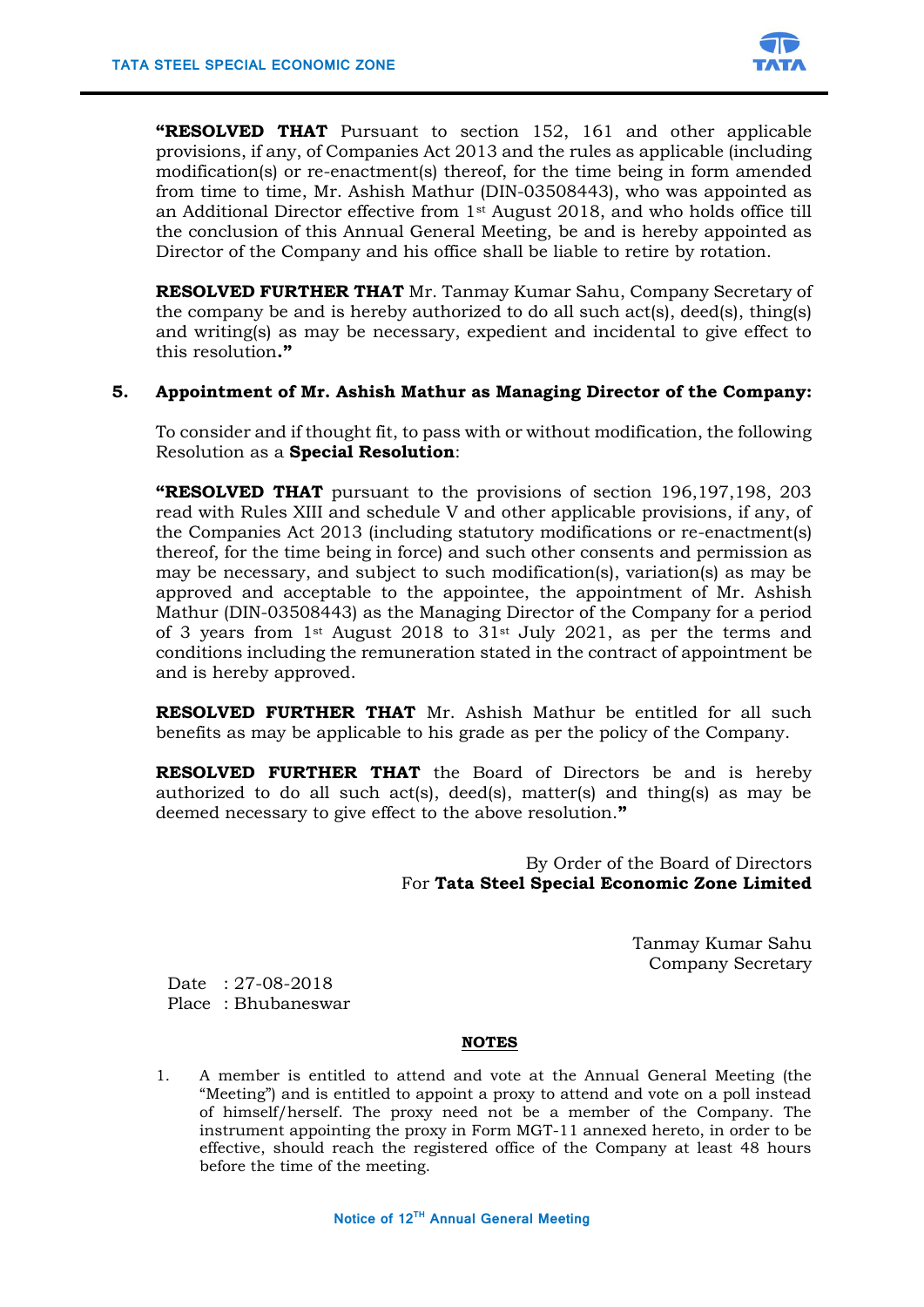

- 2. Pursuant to section 91 of Companies Act 2013, the register of members and the share transfer book of the Company will remain closed from 8th September 2018 till 18th September 2018.
- 3. Statement of facts pursuant to Section 102(1) of the Companies Act, 2013 in respect to the business stated above is annexed hereto.
- 4. All documents referred to in the accompanying Notice and Statement of facts are open for inspection at the Registered Office of the Company on all working days between 11.00 a.m. and 1.00 p.m upto the date of the Annual General Meeting.
- 5. Member(s)/Proxy(ies) should bring duly filled in attendance slip for attending the meeting.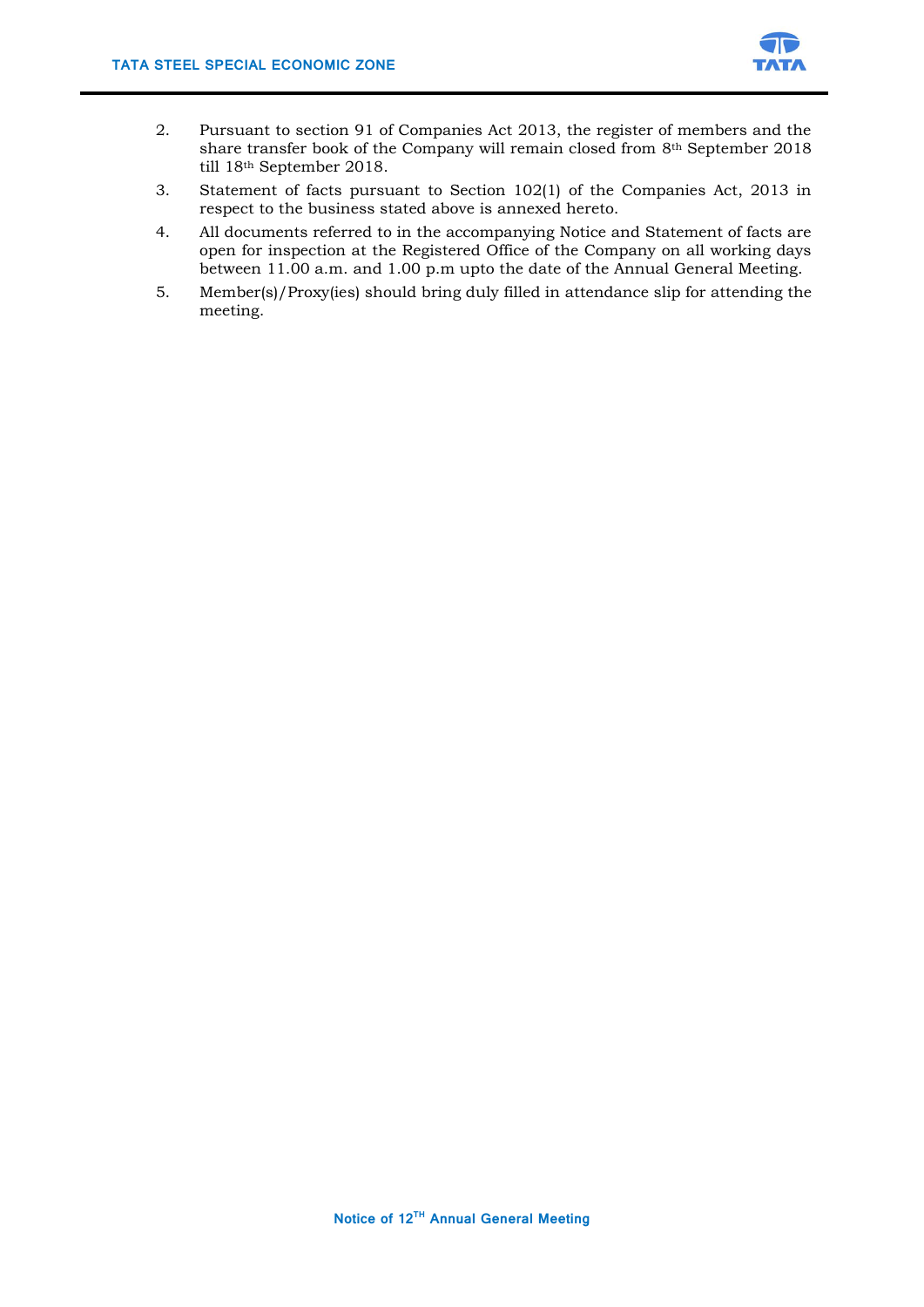

## Annexure to Notice

#### **STATEMENT OF FACTS**

### [PURSUANT TO SECTION 102(1) OF COMPANIES ACT 2013]

The following statement sets out all material facts relating to Item no 3 to 5 mentioned in the accompanying notice.

### Item No.3: Appointment of Mr. R. Ranganath as Director:

Pursuant to the provisions of section 152 and 161 of Companies Act 2013, Mr. R. Ranganath was appointed as an additional Director w.e.f 29th June 2018 by the Board of Directors of the Company. As per section 161 of Companies Act 2013, Mr. Ranganath shall hold office till the conclusion of this Annual General Meeting.

### **Brief Profile of Mr. R Ranganath:**

Mr. R Ranganath, is currently working as Vice-President-Finance of Tata Steel Limited for India & South East Asia. Mr. Ranganath is responsible for the Financial Accounting, Taxation as well as Reporting and Consolidation of the Tata Steel Group. Prior to joining Tata Steel, he has worked in Cairn Energy India Ltd, as Director Finance. He has also worked in Bharat Petroleum in various roles in Finance and Non-Finance function. He has a total work experience of more than twenty-eight years.

The Board of Directors in its meeting held on 26<sup>th</sup> July 2018 has recommended passing of resolution no.3 by the shareholders which relates to appointment of Mr. R. Ranganath as Director of the Company, whose office shall be liable to retire by rotation.

None of the Directors and Key Managerial Personnel of the Company or their respective relatives except Mr. R Ranganath to whom the resolution relates, is concerned or interested in the resolution.

#### Item No.4: Appointment of Mr. Ashish Mathur as Director:

Pursuant to the provisions of section 152 and 161 of Companies Act 2013, Mr. Ashish Mathur was appointed as an additional Director w.e.f 1st August 2018 by the Board of Directors of the Company. As per section 161 of Companies Act 2013, Mr. Ashish Mathur shall hold office till the conclusion of this Annual General Meeting.

### **Brief Profile of Mr. Ashish Mathur:**

Mr. Ashish Mathur is a seasoned professional with rich cross functional, multinational experience in all aspects of business in a career spanning over 30 years. In his immediate past assignment, Ashish served as Managing Director – JUSCO, a TATA Group Enterprise from September 2012 till July 2018.

Originally qualified as Mechanical Engineer, Mr. Mathur has an enriching experience in the Programme Management, Development of Urban Infrastructure, setting up and managing Large Scale Multi – Utility Operations, Town Planning and Real Estate. Having a proven track record of successfully managing large organisations, he has also distinguished himself by taking up businesses at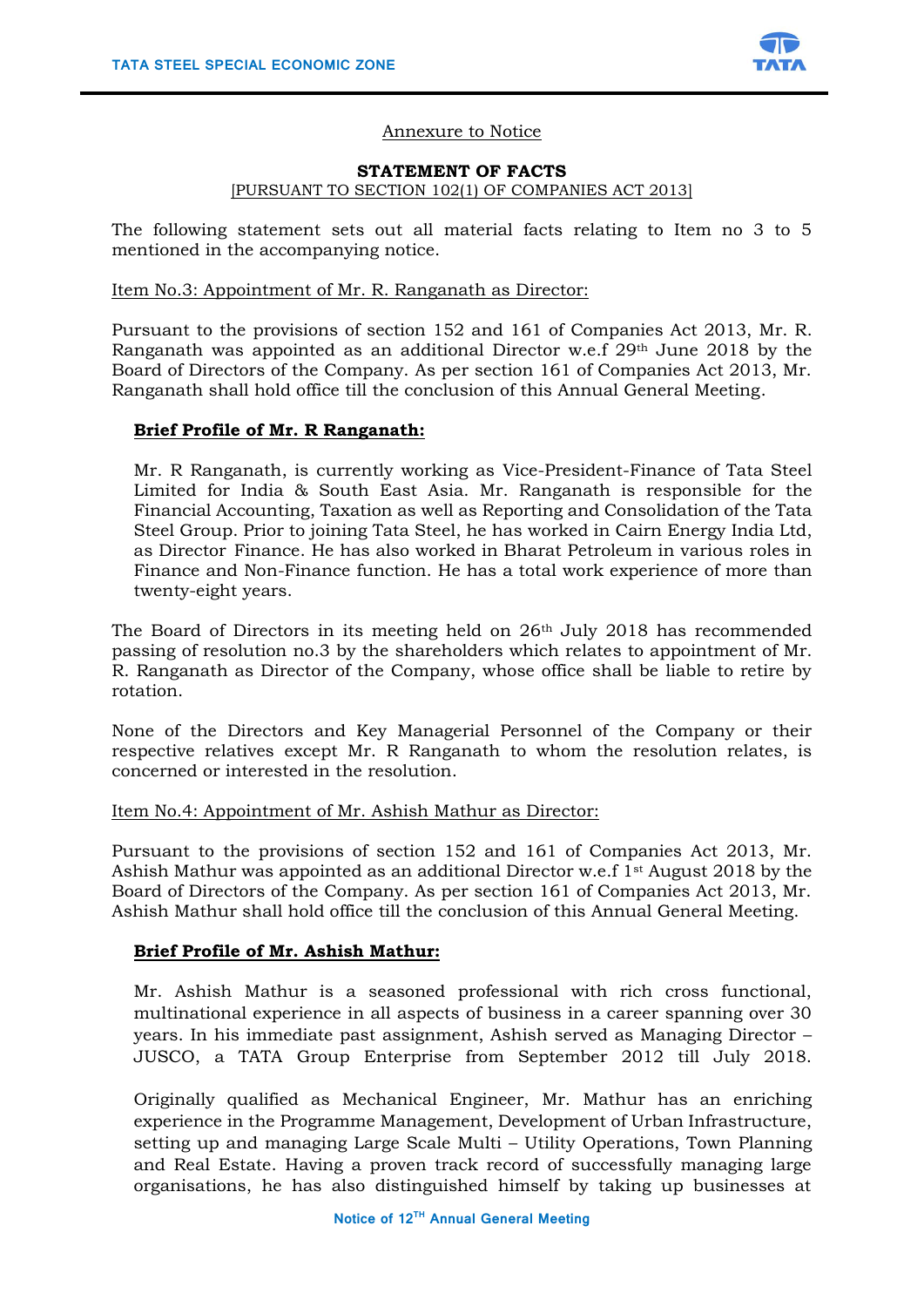

Conceptual Start Up stage and making them sustainable. He has significantly contributed to the organisations with his innovative approach and deep insight in to Business Development by taking overall charge as the Profit Centre Head. Known for his ability to get a business off the block or turn it around, he has excelled as critical thinker and adept negotiator who can apply knowledge of multiple industries in achievement of core organisational objectives. He has been instrumental in bringing about a paradigm shift in the ways the modern large projects are planned. Mr. Mathur has also international experience with Merchant Navy, Marine Engineering and shipbuilding.

The Board of Directors in its meeting held on 26th July 2018 has recommended passing of resolution no.4 by the shareholders which relates to appointment of Mr. Ashish Mathur as Director of the Company, whose office shall be liable to retire by rotation.

None of the Directors and Key Managerial Personnel of the Company or their respective relatives except Mr. Ashish Mathur to whom the resolution relates, is concerned or interested in the resolution.

## Item No.5: Appointment of Mr. Ashish Mathur as Managing Director:

The Board of Directors in its meeting held on  $26<sup>th</sup>$  July 2018 has appointed Mr. Ashish Mathur as the Managing Director of the Company w.e.f 1st August 2018 as per the terms and conditions stated in the contract entered dated 1st August 2018 by the Company and him. The key terms of his appointment as per the contract are given as under:

1. Period.

The appointment of Mr. Ashish Mathur as Managing Director is for a period of 3 years with effect from 1st August 2018.

2. Nature of Duties:

The Managing Director shall devote his whole time and attention to the business of the Company and perform such duties as may be entrusted to him by the Board from time to time and separately communicated to him and exercise such powers as may be assigned to him, subject to the superintendence, control and directions of the Board in connection with and in the best interests of the business of the Company and the business of one or more of its associated companies and / or subsidiaries, including performing duties as assigned to the Managing Director from time to time by serving on the boards of such associated companies and / or subsidiaries or any other executive body or any committee of such a company.

The Managing Director undertakes to employ the best of his skill and ability and to make his utmost endeavours to promote the interests and welfare of the Company and to conform to and comply with the policies and regulations of the Company and all such orders and directions as may be given to him from time to time by the Board.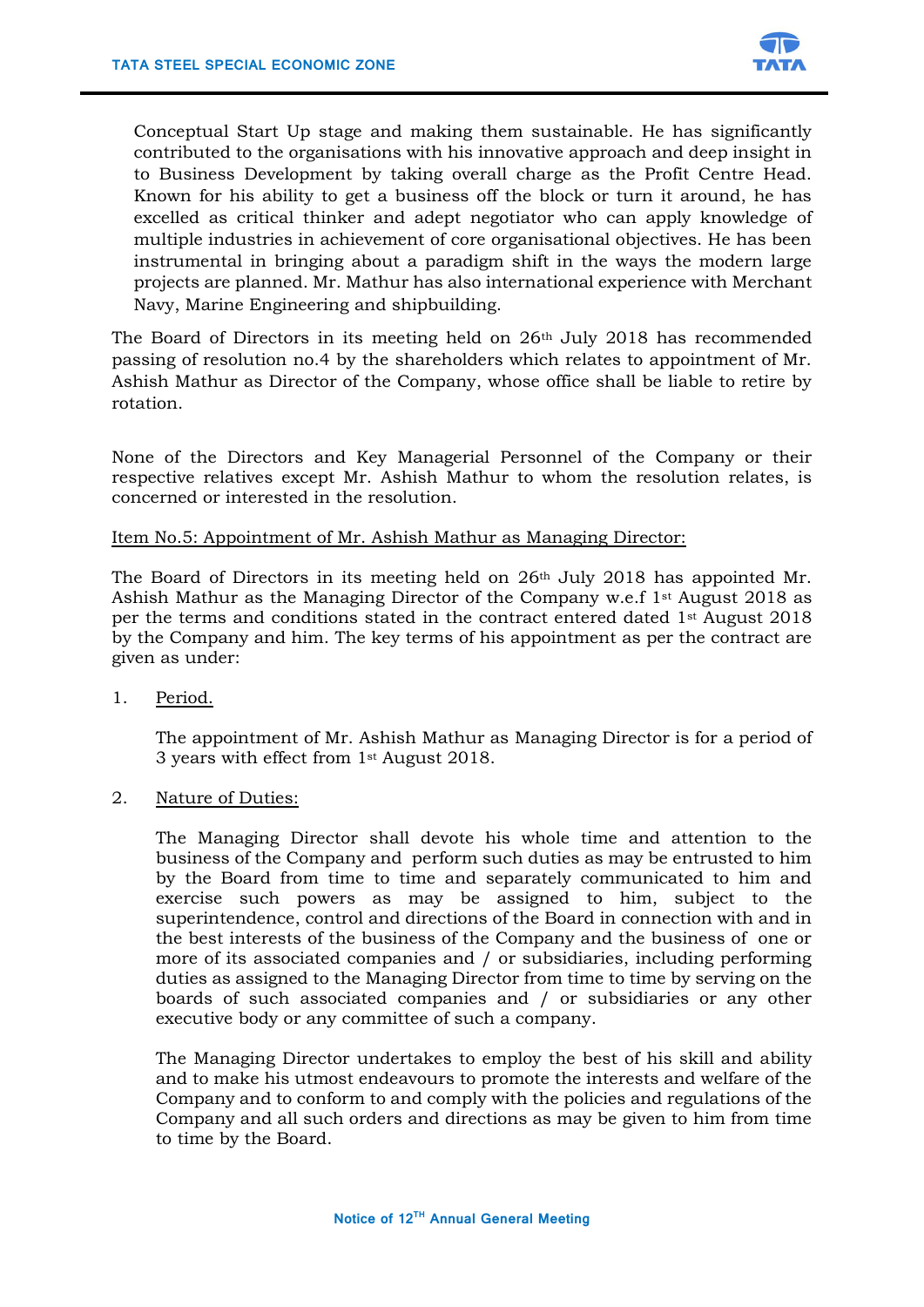

- 3. Remuneration.
	- I. Basic Salary:

Currently, Rs 3,77,020 per month in the Salary scale of Rs.3,77,020/- to Rs.4,50,000/-per month. The annual increments which will be effective 1st April each year, will be decided by the Board and will be merit-based and take into account the Company's performance as well.

II. Benefits, Allowances and Perquisites:

Details of other benefits, allowances and perquisites are given as under:

a. Rent-free residential accommodation (furnished or otherwise) the Company bearing the cost of repairs, maintenance, society charges and utilities (e.g. gas, electricity and water charges) for the said accommodation.

OR

House Rent, House Maintenance and Utility Allowances aggregating 85% of the basic salary.

- b. Hospitalization, Transport, Telecommunication and other facilities:
	- (i) Hospitalization and major medical expenses for self, spouse and dependent (minor) children and dependent parents;
	- (ii) Car, with driver provided, maintained by the Company for official and personal use.
	- (iii) Telecommunication facilities including broadband, internet and fax.
	- (iv) Housing Loan as per the Rules of the Company.
- III. Other perquisites and allowances: Other perquisites and allowances given below subject to a maximum of 55% of the annual salary:

| (i)   | Allowances for Helper/ Education of Children        |                                              |        |
|-------|-----------------------------------------------------|----------------------------------------------|--------|
|       | /Other Allowances                                   |                                              | 33.34% |
| (ii)  | Leave Travel Concession/Allowance                   |                                              | 8.33%  |
| (111) | Medical allowance                                   |                                              | 8.33%  |
| (iv)  | Personal Accident Insurance<br>Club Membership fees | $\Omega$ actuals subject to a<br>cap of $5%$ |        |

- IV. Contribution towards Provident Fund, Superannuation Fund or Annuity Fund, as per the Rules of the Company.
- V. Mr. Mathur shall be entitled to leave in accordance with the Rules of the Company. Privilege Leave earned but not availed by the Managing Director is encashable in accordance with the Rules of the Company.
- VI. Performance Bonus/Commission: Managing Director shall be entitled to annual performance linked bonus and/or Commission, not exceeding 200%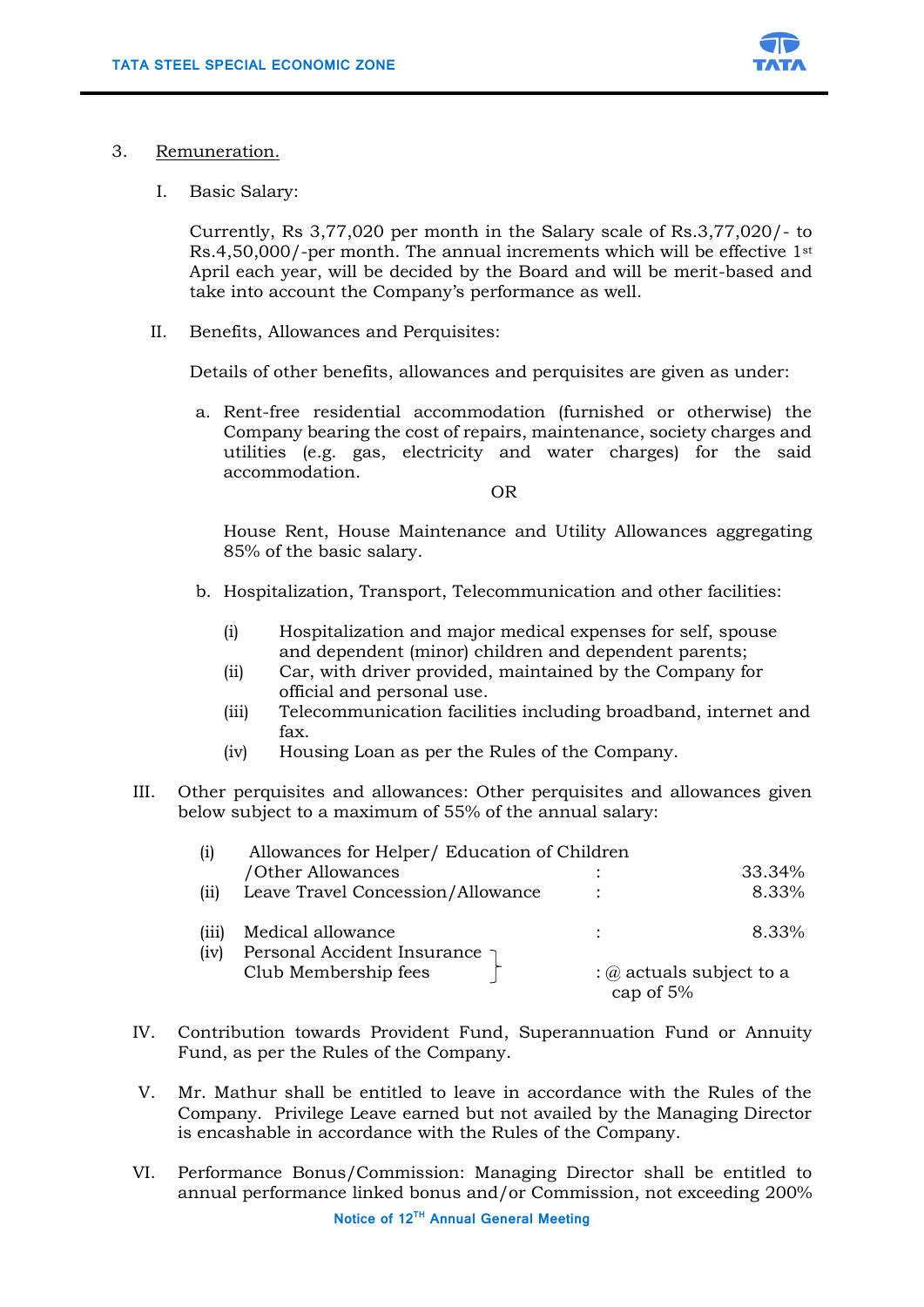

of the annual salary, based on certain performance criteria and such other parameters laid down by the Board/ Committees thereof. These amounts (if any) will be paid after the Annual Accounts have been approved by the Board and adopted by the Shareholders.

- VII. Managing Director may be entitled to Long Term Incentive Plan (LTIP) as per the Tata Steel Group Company's norms, subject to the approval and discretion of the Board of Directors of the Company. This would be applicable in lieu of the Special Retirement Benefits for MD as per the Tata Group norms.
- 4. Minimum Remuneration.

In the event of absence or inadequacy of profits of the Company in any financial year during the period of the Managing Director's appointment, the Company shall pay to the Managing Director remuneration by way of salary, benefits, perquisites and allowances, performance linked bonus/commission, as specified above, subject to provisions of the Act and Schedule V of the Act.

5. Other Terms of Appointment.

**.** 

- a. Mr. Mathur, so long as he functions as Managing Director, undertakes not to become interested or otherwise concerned, directly or through his spouse and / or children, in any selling agency of the Company.
- b. The terms and conditions of the appointment of the Managing Director and / or this Agreement may be altered and varied from time to time by the Board as it may, in its discretion deem fit, irrespective of the limits stipulated under Schedule V to the Act or any amendments made hereafter in this regard in such manner as may be agreed to between the Board and the Managing Director, subject to such approvals as may be required.
- c. This Agreement may be terminated earlier, without any cause, by either Party by giving to the other Party six months' notice of such termination or the Company paying six months' remuneration which shall be limited to provision of [Salary, Benefits, Perquisites, Allowances and any pro-rated Incentive Remuneration (paid at the discretion of the Board)]1, in lieu of such notice.
- d. The employment of the Managing Director may be terminated by the Company without notice or payment in lieu of notice:
	- i. if the Managing Director is found guilty of any gross negligence, default or misconduct in connection with or affecting the business of the Company or any subsidiary or associated company to which he is required by the Agreement to render services; or
	- ii. in the event of any serious or repeated or continuing breach (after prior warning) or non-observance by the Managing Director of any of the stipulations contained in the Agreement; or